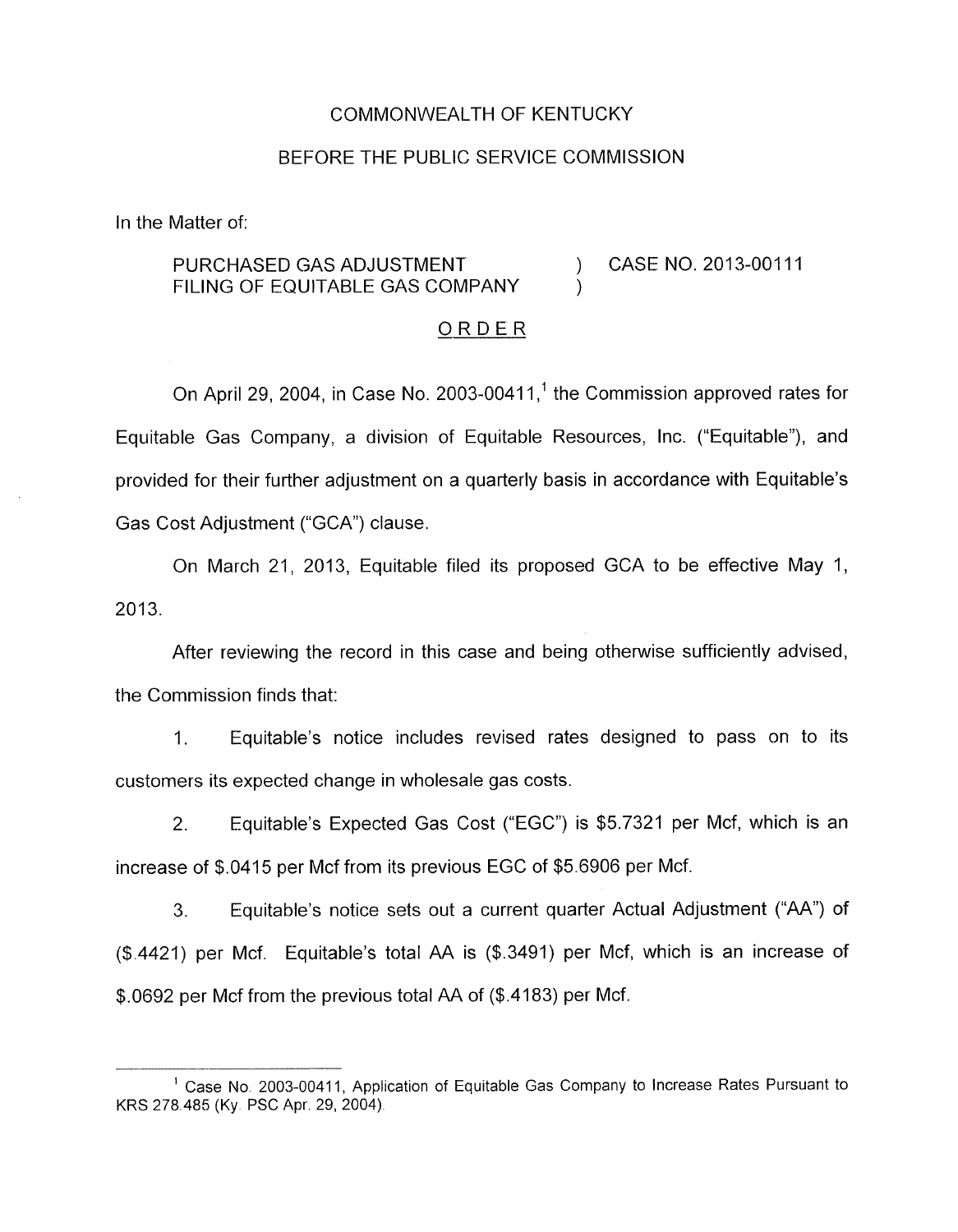4. Equitable's notice sets out a current quarter Balancing Adjustment ("BA") of (\$0640) per Mcf. Equitable's total BA is (\$1846) per Mcf, which is a decrease of \$.0659 per Mcf from the previous total BA of (\$.I 187) per Mcf.

*5.* Equitable's Gas Cost Recovery Rate is \$5.1984 per Mcf, which is an increase of \$.0448 per Mcf from its previous rate of \$5.1536 per Mcf.

6. The rates in the Appendix to this Order are fair, just, and reasonable, and should be approved for final meter readings by Equitable on and after May 1, 2013.

IT IS THEREFORE ORDERED that:

1. The rates in the Appendix to this Order, attached hereto and incorporated herein, are approved for final meter readings on and after May 1, 2013.

2. Within 20 days of the date of this Order, Equitable shall file with this Commission, using the Commission's electronic Tariff Filing System, revised tariff sheets setting out the rates approved herein and reflecting that they were approved pursuant to this Order.

By the Commission

ENTERED 4<br>APR 0 8 2013<br>KENTUCKY PUBLIC /ICE COMMISSION

**ATTES** Executive Director

Case No. 2013-00111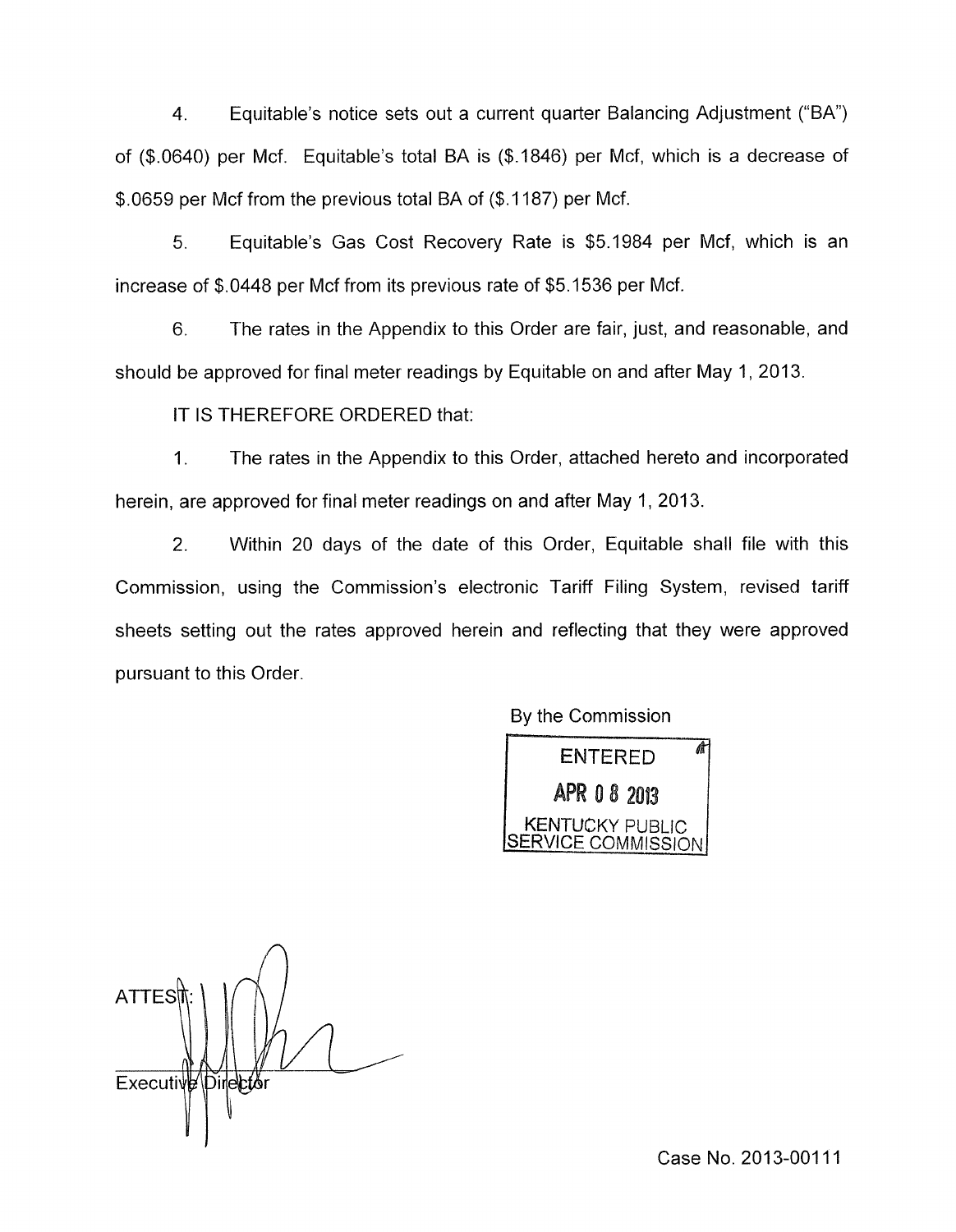### APPENDIX

# APPENDIX TO AN ORDER OF THE KENTUCKY PUBLIC SERVICE COMMISSION IN CASE NO. 2013-00111 DATED APR 0 8 2013

The following rates and charges are prescribed for the customers in the area served by Equitable Gas Company. All other rates and charges not specifically mentioned herein shall remain the same as those in effect under authority of the Commission prior to the effective date of this Order.

RATES: Monthly

Customer Charge

\$7.50

|         | <b>Base Rate</b> | <b>Gas Cost</b><br>Recovery<br>Rate | <b>Total Rate</b> |
|---------|------------------|-------------------------------------|-------------------|
| All Mcf | \$2.1322         | \$5.1984                            | \$7.3306          |

The minimum bill shall be \$7.50